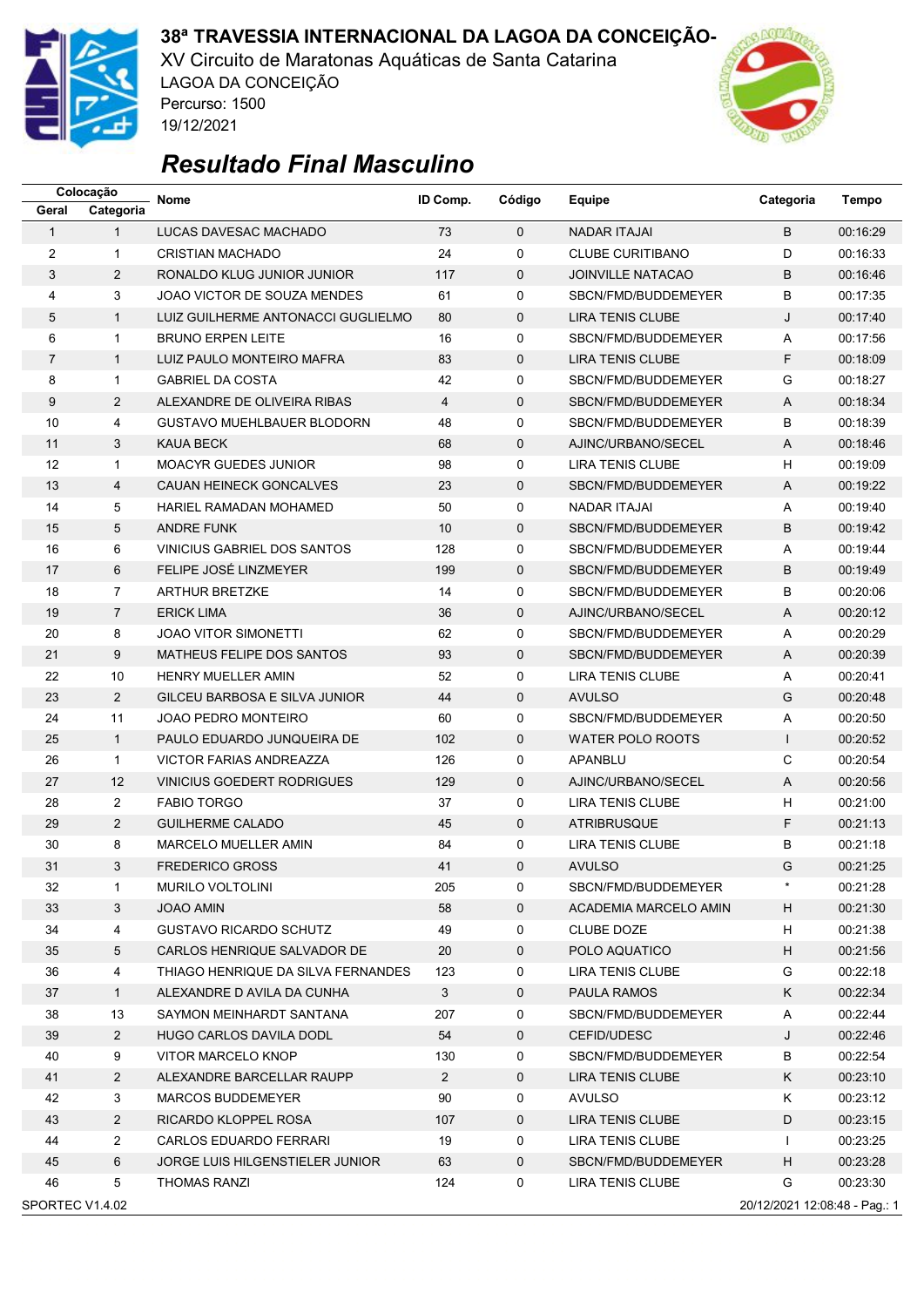

XV Circuito de Maratonas Aquáticas de Santa Catarina LAGOA DA CONCEIÇÃO Percurso: 1500 19/12/2021



|            | Colocação                                        | Nome                                 | ID Comp.     | Código       | Equipe                       | Categoria    | Tempo    |  |
|------------|--------------------------------------------------|--------------------------------------|--------------|--------------|------------------------------|--------------|----------|--|
| Geral      | Categoria                                        |                                      |              |              |                              |              |          |  |
| 47         | $\overline{7}$                                   | WILLIAM CESAR ZIEMBIKIEWICZ          | 131          | $\mathbf{0}$ | SBCN/FMD/BUDDEMEYER          | H.           | 00:23:34 |  |
| 48         | 14                                               | <b>GUSTAVO GARCEZ</b>                | 46           | 0            | ACADEMIA MARCELO AMIN        | Α            | 00:23:36 |  |
| 49         | 3                                                | ROBERTO DIAS JUNIOR                  | 109          | $\mathbf 0$  | <b>LIRA TENIS CLUBE</b>      | J            | 00:23:40 |  |
| 50         | 8                                                | <b>MARKUS ALPERSTEDT</b>             | 92           | 0            | <b>LIRA TENIS CLUBE</b>      | H            | 00:23:44 |  |
| 51         | 15                                               | <b>GABRIEL ROHRBACHER</b>            | 202          | $\mathbf 0$  | SBCN/FMD/BUDDEMEYER          | A            | 00:23:46 |  |
| 52         | $\mathbf{1}$                                     | <b>MAURICIO LATERCA MARTINS</b>      | 94           | 0            | <b>LIRA TENIS CLUBE</b>      | P            | 00:25:19 |  |
| 53         | $\overline{2}$                                   | VANDERLEI PEDRO QUINTINO             | 125          | $\mathbf 0$  | SBCN/FMD/BUDDEMEYER          | P            | 00:25:37 |  |
| 54         | $\overline{2}$                                   | <b>FRANCISCO BRANDEMBURG PORTELA</b> | 201          | 0            | SBCN/FMD/BUDDEMEYER          | $\star$      | 00:25:46 |  |
| 55         | 3                                                | <b>MAYKOL SCHIER</b>                 | 97           | $\mathbf 0$  | SBCN/FMD/BUDDEMEYER          | F            | 00:25:50 |  |
| 56         | 9                                                | <b>MARCELO TASCHEK</b>               | 86           | 0            | SBCN/FMD/BUDDEMEYER          | H            | 00:25:52 |  |
| 57         | 3                                                | ROMULO ROCHA BOTELHO                 | 116          | $\mathbf 0$  | <b>CHAPECOENSE</b>           | $\mathbf{I}$ | 00:26:18 |  |
| 58         | 3                                                | <b>ENZO SELLA DAMETTO</b>            | 34           | 0            | <b>AVULSO</b>                | D            | 00:26:22 |  |
| 59         | $\mathbf{1}$                                     | <b>CYRANO NETTO BRASIL</b>           | 25           | $\mathbf 0$  | <b>LIRA TENIS CLUBE</b>      | L            | 00:26:24 |  |
| 60         | 4                                                | FERNANDO MONTEIRO ROCHA JR           | 40           | 0            | <b>CLUBE PALMEIRAS BH</b>    | J            | 00:27:07 |  |
| 61         | 10                                               | ANDERSON CLEITON FRANZ               | 9            | $\mathbf 0$  | SBCN/FMD/BUDDEMEYER          | H            | 00:27:14 |  |
| 62         | 4                                                | CARLOS ALFREDO ALVES JUNIOR          | 18           | 0            | SBCN/FMD/BUDDEMEYER          | F            | 00:27:18 |  |
| 63         | 5                                                | <b>FELIPE DIAS DEQUECH</b>           | 38           | $\mathbf 0$  | <b>TCHIBUM</b>               | F            | 00:27:37 |  |
| 64         | $\overline{2}$                                   | <b>IDEMAR EUGENIO TIEPO</b>          | 55           | 0            | <b>CHAPECOENSE</b>           | L            | 00:27:42 |  |
| 65         | 16                                               | <b>JOAO PEDRO DUMS</b>               | 59           | $\mathbf 0$  | SBCN/FMD/BUDDEMEYER          | A            | 00:27:44 |  |
| 66         | 3                                                | <b>GERALDO HENRIQUE SCHEFFER</b>     | 43           | 0            | <b>AVULSO</b>                | L            | 00:28:11 |  |
| 67         | 11                                               | ROGERIO MENGARDA                     | 114          | $\mathbf 0$  | <b>RM</b>                    | H            | 00:28:14 |  |
| 68         | 3                                                | <b>JOSE FELICIANO NETO</b>           | 64           | 0            | SBCN/FMD/BUDDEMEYER          | P            | 00:28:44 |  |
| 69         | 6                                                | <b>WILLIAM PATRICK HORNICK</b>       | 132          | $\mathbf 0$  | SBCN/FMD/BUDDEMEYER          | G            | 00:28:47 |  |
| 70         | $\mathbf{1}$                                     | LUIS FELIPE LINZMEYER                | 77           | 0            | SBCN/FMD/BUDDEMEYER          | E            | 00:28:52 |  |
| 71         | 4                                                | RODRIGO ESPINOSA SOUZA               | 112          | $\mathbf 0$  | <b>LIRA TENIS CLUBE</b>      | $\mathbf{I}$ | 00:28:56 |  |
| 72         | 4                                                | <b>NELSON WEINRICH JUNIOR</b>        | 100          | 0            | ARCA FMD RIO DO SUL E C      | P            | 00:29:01 |  |
| 73         | 4                                                | EDU STEFFEN FILHO                    | 32           | $\mathbf 0$  | <b>ACADEMIA WINNER</b>       | L            | 00:29:05 |  |
| 74         | 12                                               | <b>RUI PEDRO HERMES</b>              | 118          | 0            | <b>CHAPECOENSE</b>           | H            | 00:29:06 |  |
| 75         | $\overline{2}$                                   | <b>GUSTAVO HENRIQUE LADEVIG</b>      | 47           | $\mathbf 0$  | <b>FME-INDAIAL</b>           | Ε            | 00:29:09 |  |
| 76         | 13                                               | <b>DIEGO SERRA</b>                   | 28           | 0            | <b>ACADEMIA MARCELO AMIN</b> | H            | 00:29:50 |  |
| 77         | $\overline{7}$                                   | <b>MARCO RODRIGO REDLICH</b>         | 89           | $\Omega$     | SBCN/FMD/BUDDEMEYER          | G            | 00:29:52 |  |
| 78         | 5                                                | RICARDO MULLER ARCARI                | 108          | 0            | ACADEMIA MARCELO AMIN        | L            | 00:30:42 |  |
| 79         | 5                                                | RODRIGO DE MATTOS GARCIA             | 111          | 0            | ACADEMIA MARCELO AMIN        | $\mathsf{I}$ | 00:32:02 |  |
| 80         | 6                                                | <b>ADILSON FUNK</b>                  | $\mathbf{1}$ | 0            | SBCN/FMD/BUDDEMEYER          | L            | 00:32:33 |  |
| 81         | 14                                               | NICHOLAS MORASSUTTI                  | 101          | 0            | <b>AVULSO</b>                | н            | 00:32:42 |  |
| 82         | 4                                                | NAEL IGNACIO MALAKOSKI               | 99           | 0            | <b>AVULSO</b>                | Κ            | 00:32:55 |  |
| 83         | $\mathbf{1}$                                     | ANDRE ROGER HENRI BOUTIGUE           | 11           | 0            | LIRA TENIS CLUBE             | O            | 00:33:18 |  |
| 84         | 5                                                | JOSE ARMANDO VASQUEZ SOTO            | 211          | 0            | VALE EUROPEU NATAÇÃO         | Κ            | 00:33:41 |  |
| 85         | $\mathbf{1}$                                     | IVAN CORREA DA CUNHA                 | 56           | 0            | SBCN/FMD/BUDDEMEYER          | M            | 00:36:20 |  |
| 86         | 5                                                | <b>ANISIO FUCK</b>                   | 12           | 0            | FME-INDAIAL                  | P            | 00:36:27 |  |
| 87         | $\mathbf{1}$                                     | HENRIQUE CUGNASCA                    | 51           | 0            | CLINITEC INFOR ACAD NADA     | N            | 00:36:30 |  |
| 88         | 6                                                | <b>HERACLITO INACIO RIBAS</b>        | 53           | 0            | <b>GANA TRAVESSIAS</b>       | Κ            | 00:38:49 |  |
| 89         | $\overline{2}$                                   | <b>MAXIMILIANO GROSS</b>             | 96           | 0            | LIRA TENIS CLUBE             | O            | 00:41:45 |  |
| 90         | 6                                                | JOSE VALCIR DE SOUSA                 | 65           | 0            | SBCN/FMD/BUDDEMEYER          | P            | 00:49:21 |  |
| <b>NCP</b> | <b>NCP</b>                                       | FERNANDO HENRIQUE MACHADO BLAU       | 208          | $\mathbf 0$  | <b>AVULSO</b>                | G            |          |  |
| <b>NCP</b> | <b>NCP</b>                                       | DOUGLAS ROHRBACHER                   | 29           | 0            | SBCN/FMD/BUDDEMEYER          | D            |          |  |
|            | SPORTEC V1.4.02<br>20/12/2021 12:08:48 - Pag.: 2 |                                      |              |              |                              |              |          |  |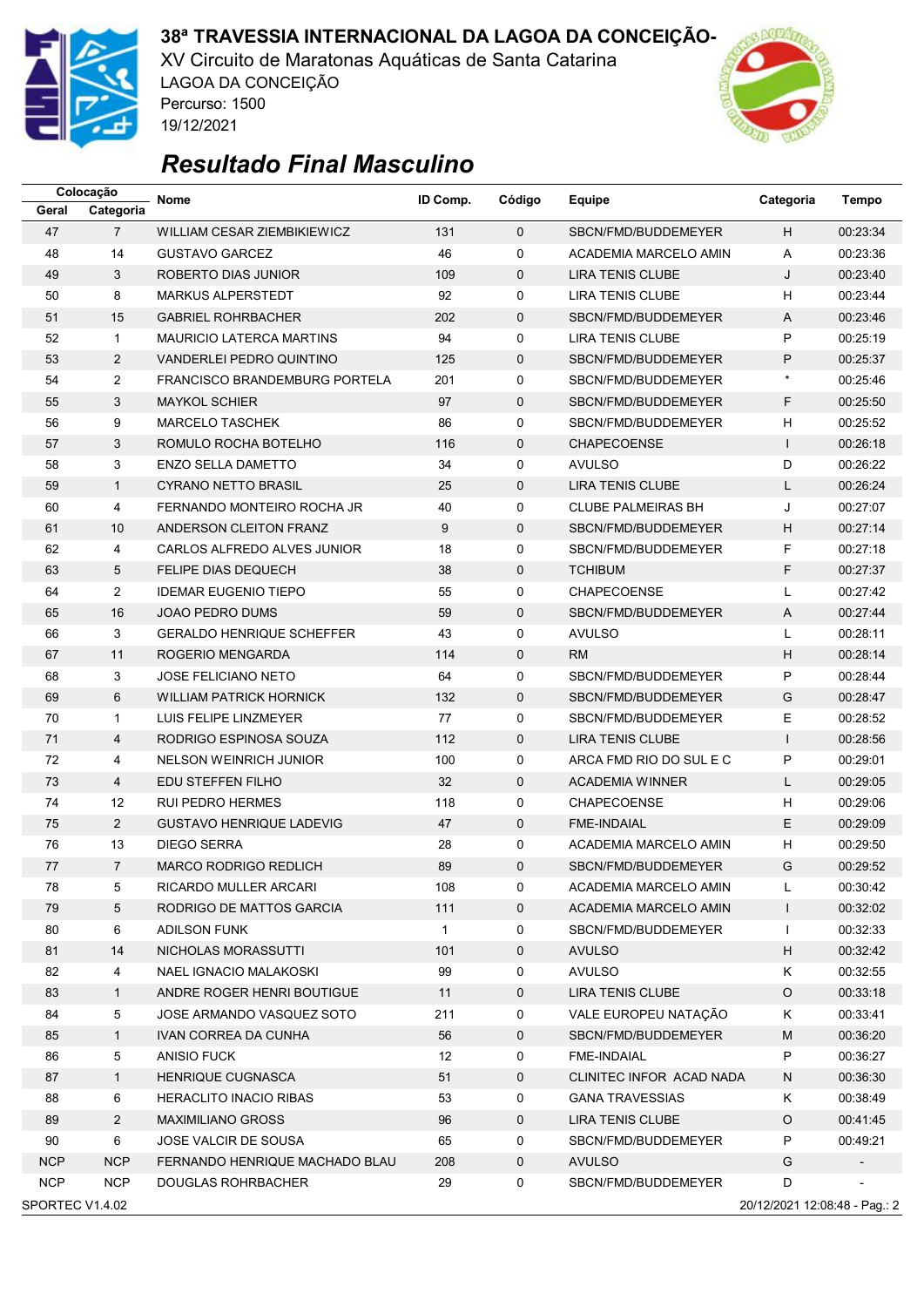

XV Circuito de Maratonas Aquáticas de Santa Catarina LAGOA DA CONCEIÇÃO Percurso: 1500 19/12/2021



|                 | Colocação  | Nome                               | ID Comp.       | Código       | Equipe                  | Categoria                     | Tempo                    |
|-----------------|------------|------------------------------------|----------------|--------------|-------------------------|-------------------------------|--------------------------|
| Geral           | Categoria  |                                    |                |              |                         |                               |                          |
| <b>NCP</b>      | <b>NCP</b> | THALES CAVALLAZZI DA SILVA         | 122            | $\mathbf{0}$ | <b>LIRA TENIS CLUBE</b> | F                             |                          |
| <b>NCP</b>      | <b>NCP</b> | MARCO ANTONIO SPIELMANN COLLA      | 88             | 0            | APAN-CONCORDIA          | Α                             | $\overline{a}$           |
| <b>NCP</b>      | <b>NCP</b> | <b>ENZO VOGT DA SILVA</b>          | 35             | 0            | <b>AVULSO</b>           | C                             | $\overline{\phantom{0}}$ |
| <b>NCP</b>      | <b>NCP</b> | PEDRO DROZINO HILGENSTIELER        | 103            | 0            | SBCN/FMD/BUDDEMEYER     | Α                             | $\overline{a}$           |
| <b>NCP</b>      | <b>NCP</b> | <b>LAO PESSETTE BENITEZ</b>        | 70             | 0            | <b>LIRA TENIS CLUBE</b> | C                             |                          |
| <b>NCP</b>      | <b>NCP</b> | FERNANDO DE ARRUDA CASTANHO        | 39             | 0            | LIRA TENIS CLUBE        | J                             | $\overline{a}$           |
| <b>NCP</b>      | <b>NCP</b> | <b>LEO HERKENHOFF NETO</b>         | 71             | 0            | <b>APANBLU</b>          | B                             | $\overline{a}$           |
| <b>NCP</b>      | <b>NCP</b> | KAUAN SOUTO GOEDE                  | 69             | 0            | <b>CLUBE DOZE</b>       | B                             | $\overline{a}$           |
| <b>NCP</b>      | <b>NCP</b> | <b>ENRICO MEGA CHIESA</b>          | 33             | 0            | <b>LIRA TENIS CLUBE</b> | D                             |                          |
| <b>NCP</b>      | <b>NCP</b> | LUIS FERNANDO ZEPPE DESCHAMPS      | 78             | 0            | APANBLU                 | B                             | $\overline{\phantom{a}}$ |
| <b>NCP</b>      | <b>NCP</b> | MARCOS MANOEL DA SILVA             | 91             | 0            | <b>QUINT TEAM</b>       | $\mathsf{I}$                  | $\overline{\phantom{a}}$ |
| <b>NCP</b>      | <b>NCP</b> | CAUAN HEINECK GONÇALVES            | 198            | 0            | SBCN/FMD/BUDDEMEYER     | Α                             |                          |
| <b>NCP</b>      | <b>NCP</b> | CARLOS ROCHA VELLOSO               | 21             | 0            | <b>LIRA TENIS CLUBE</b> | M                             |                          |
| <b>NCP</b>      | <b>NCP</b> | <b>MAURO HERNANI CONTE</b>         | 95             | 0            | <b>AVULSO</b>           | м                             | $\overline{a}$           |
| <b>NCP</b>      | <b>NCP</b> | EDSON CARNIEL DA CONCEICAO         | 31             | 0            | <b>LIRA TENIS CLUBE</b> | н                             | $\overline{\phantom{a}}$ |
| <b>NCP</b>      | <b>NCP</b> | DAVID RICARDO LUVIZA MIGLIAVACCA   | 27             | 0            | <b>ENGIE</b>            | H                             |                          |
| <b>NCP</b>      | <b>NCP</b> | ANSELMO ALVES                      | 13             | 0            | <b>LIRA TENIS CLUBE</b> | P                             |                          |
| <b>NCP</b>      | <b>NCP</b> | MARCELO QUINT DA SILVA             | 85             | 0            | <b>QUINT TEAM</b>       | н                             | $\overline{a}$           |
| <b>NCP</b>      | <b>NCP</b> | RAFAEL RODRIGUES PACHECO           | 105            | $\mathbf 0$  | <b>LIRA TENIS CLUBE</b> | F                             | $\overline{\phantom{a}}$ |
| <b>NCP</b>      | <b>NCP</b> | RODRIGO ARRUDA MEIRELES            | 110            | 0            | <b>LIRA TENIS CLUBE</b> | Г                             |                          |
| <b>NCP</b>      | <b>NCP</b> | ROMERITO DE QUEIROZ                | 115            | 0            | LIRA TENIS CLUBE        | M                             | $\overline{\phantom{a}}$ |
| <b>NCP</b>      | <b>NCP</b> | PEDRO HENRIQUE RIBEIRO             | 104            | 0            | SBCN/FMD/BUDDEMEYER     | B                             | $\overline{\phantom{a}}$ |
| <b>NCP</b>      | <b>NCP</b> | ALTAMIR TREVISAN DUTRA             | $\overline{7}$ | 0            | <b>UNOCHAPECO</b>       | K.                            | $\overline{\phantom{a}}$ |
| <b>NCP</b>      | <b>NCP</b> | JOSUE FIRMO DE JESUS JUNIOR        | 66             | 0            | 7BBM                    | P                             |                          |
| <b>NCP</b>      | <b>NCP</b> | <b>VICTOR HARNACH MAFRA</b>        | 127            | 0            | <b>CLUBE DOZE</b>       | C                             | $\overline{\phantom{0}}$ |
| <b>NCP</b>      | <b>NCP</b> | <b>JULIANO SILVEIRA</b>            | 67             | 0            | AQUA ESCOLA DE NATACAO  | F                             | $\overline{a}$           |
| <b>NCP</b>      | <b>NCP</b> | <b>SAMUEL IAHN</b>                 | 120            | 0            | <b>IRONMIND</b>         | F                             |                          |
| <b>NCP</b>      | <b>NCP</b> | LUIZ GUSTAVO TRIDAPALLI            | 81             | 0            | LIRA TENIS CLUBE        | D                             | L                        |
| <b>NCP</b>      | <b>NCP</b> | CARLOS TRAUTWEIN BERGAMASCHI       | 22             | 0            | SBCN/FMD/BUDDEMEYER     | Κ                             | $\overline{\phantom{0}}$ |
| <b>NCP</b>      | <b>NCP</b> | LUIS CLAUDIO MACIEL TINOCO         | 75             | 0            | LIRA TENIS CLUBE        | ı                             |                          |
| <b>NCP</b>      | <b>NCP</b> | BRUNO GONCALVES DE SOUZA           | 17             | $\mathbf{0}$ | SBCN/FMD/BUDDEMEYER     | F                             |                          |
| <b>NCP</b>      | <b>NCP</b> | LUIZ FERNANDO TIEPO                | 79             | 0            | <b>BOMBEIRO ITA</b>     | F                             |                          |
| <b>NCP</b>      | <b>NCP</b> | DOUTEL PINTO DE SOUZA              | 30             | 0            | <b>AVULSO</b>           | F                             |                          |
| <b>NCP</b>      | <b>NCP</b> | RODRIGO SCHNEIDER MINATTO          | 113            | 0            | <b>CLUBE DOZE</b>       | B                             |                          |
| <b>NCP</b>      | <b>NCP</b> | AMARO FRANCISCO DA SILVA           | 8              | 0            | SBCN/FMD/BUDDEMEYER     | Ρ                             |                          |
| <b>NCP</b>      | <b>NCP</b> | LUCAS POSSATO DE LIZ               | 74             | 0            | <b>LIRA TENIS CLUBE</b> | Ρ                             | $\overline{\phantom{a}}$ |
| <b>NCP</b>      | <b>NCP</b> | <b>MARCIO ASSIS RIBEIRO JUNIOR</b> | 87             | 0            | <b>GN ARRAIS DO SUL</b> | H                             | $\overline{\phantom{a}}$ |
| <b>NCP</b>      | <b>NCP</b> | DANIEL JUAN PAGANO                 | 26             | 0            | <b>GANA TRAVESSIAS</b>  | K.                            |                          |
| <b>NCP</b>      | <b>NCP</b> | <b>ARTHUR MOMOLI</b>               | 15             | 0            | <b>CHAPECOENSE</b>      | A                             |                          |
| <b>NCP</b>      | <b>NCP</b> | SANDERLUCIO F DE MIRA              | 121            | 0            | LIRA TENIS CLUBE        | L                             | $\overline{\phantom{a}}$ |
| <b>NCP</b>      | <b>NCP</b> | ALEXANDRE ROSA                     | 6              | 0            | LIRA TENIS CLUBE        | $\mathsf{L}$                  | $\overline{\phantom{a}}$ |
| <b>NCP</b>      | <b>NCP</b> | LUIZ OTAVIO DE FARIAS DE SOUZA     | 82             | 0            | <b>ATNFTCTFFME</b>      | P                             |                          |
| <b>NCP</b>      | <b>NCP</b> | LEONARDO KLEBER GOTTERT            | 72             | 0            | APAN-CONCORDIA          | В                             |                          |
| <b>NCP</b>      | <b>NCP</b> | RAMAI DE VASCONCELLOS DIAS         | 106            | 0            | LIRA TENIS CLUBE        | G                             |                          |
| <b>NCP</b>      | <b>NCP</b> | <b>JAMES ROBERTO ZOSCHKE</b>       | 57             | 0            | LIRA TENIS CLUBE        | H                             | $\overline{\phantom{a}}$ |
| <b>NCP</b>      | <b>NCP</b> | RYAN AUGUSTO DA SILVA PETKOVICZ    | 119            | 0            | APAN-CONCORDIA          | B                             |                          |
| SPORTEC V1.4.02 |            |                                    |                |              |                         | 20/12/2021 12:08:48 - Pag.: 3 |                          |